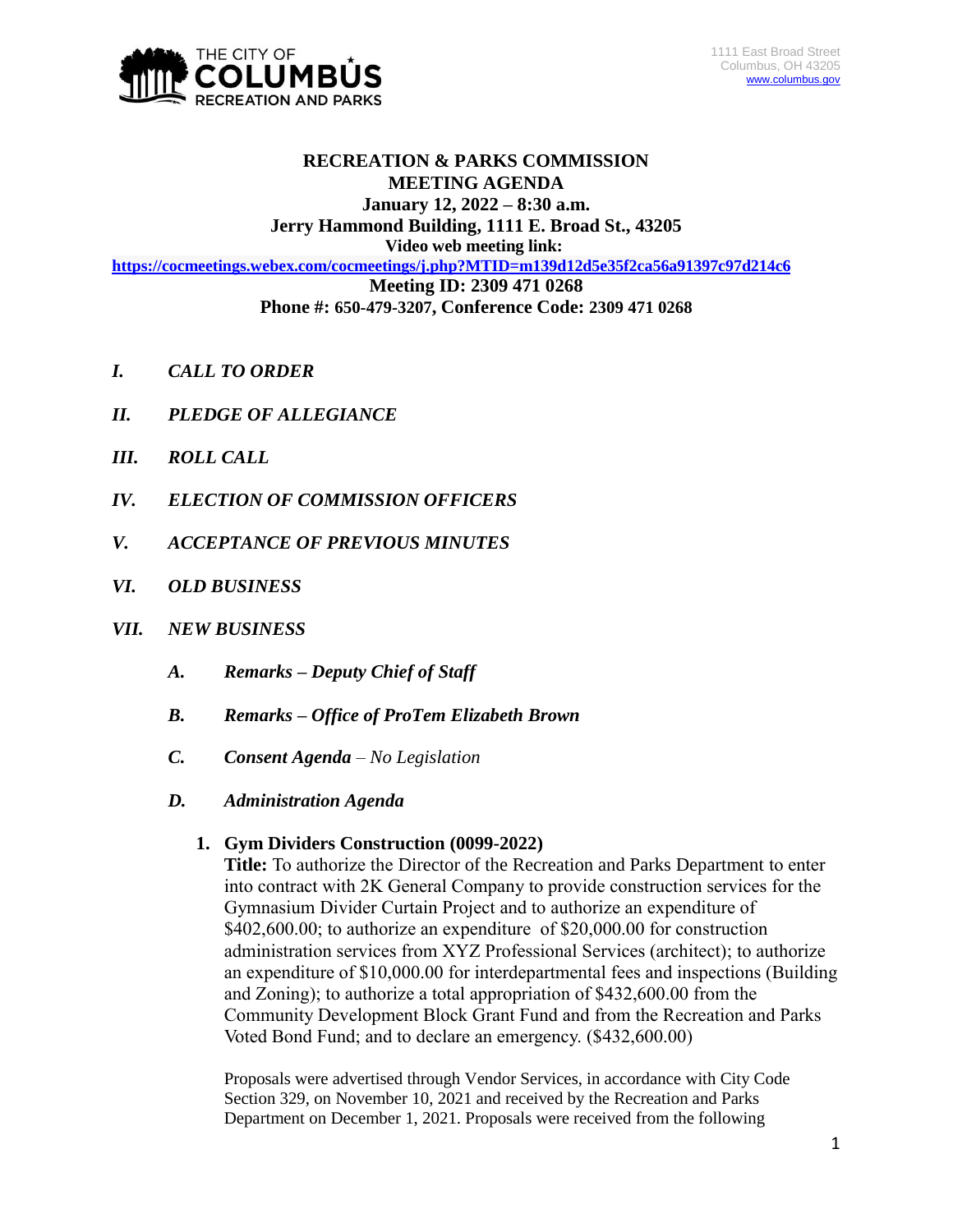

companies:

| Company            | <b>Status</b> | Amount       |
|--------------------|---------------|--------------|
| 2K General Company | MAJ           | \$367,600.00 |

After reviewing the bids that were submitted, it was determine that 2K General Construction was the lowest and most responsive bidder.

2K General Company and all proposed subcontractors have met code requirements with respect to prequalification, pursuant to relevant sections of Columbus City Code Chapter 329.

### **2. Golf Cart Lease 2022 (0150-2022)**

**Title:** To authorize the Director of Recreation and Parks to enter into a lease agreement with PNC Equipment Finance, LLC and Lake Erie Golf for the lease-purchase payments and Maintenance of 385 golf riding carts with the lease agreement ending after the 2025 golf season; to authorize the expenditure of \$295,680.00 from the Recreation and Parks Operation Fund; and to declare an emergency. (\$295,680.00)

#### **3. Fore Hospitality Contract- Champions Golf Course (0151-2022)**

**Title:** To authorize the Director of Recreation and Parks to enter into contract with Fore Hospitality for food concessions/catering at Champions Golf Course; and to declare an emergency.

## **4. Franklinton Loop---Souder Avenue Trail Connector-- Land Acquisition Funding (0164-2022)**

**Title:** To authorize and direct the City Attorney to acquire and accept in good faith certain fee simple title and lesser real estate located in the vicinity of Souder Avenue, and contract for associated professional services in order for the Recreation and Parks Department to timely complete the acquisition of Real Estate for the FRA–Souder Avenue Trail, PID 105736 Project; and to declare an emergency (\$75,000.00)

### **5. Turnberry Golf Course Improvements (0165-2022)**

**Title:** To authorize and direct the Director of the Recreation and Parks Department to enter into contract with Decker Construction Company for the Turnberry Golf Course Improvements; to authorize an expenditure of \$493,100.00 from the Recreation and Parks Voted Bond Fund; and to declare an emergency. (\$493,100.00)

Proposals were advertised through Vendor Services, in accordance with City Code Section 329, on December 6, 2021 and received by the Recreation and Parks Department on December 21, 2021.

| Company                            | <b>Status</b> | Amount       |
|------------------------------------|---------------|--------------|
| <b>Decker Construction Company</b> | <b>MAJ</b>    | \$443,825.47 |
| 2K General Company                 | <b>MAJ</b>    | \$619,540.00 |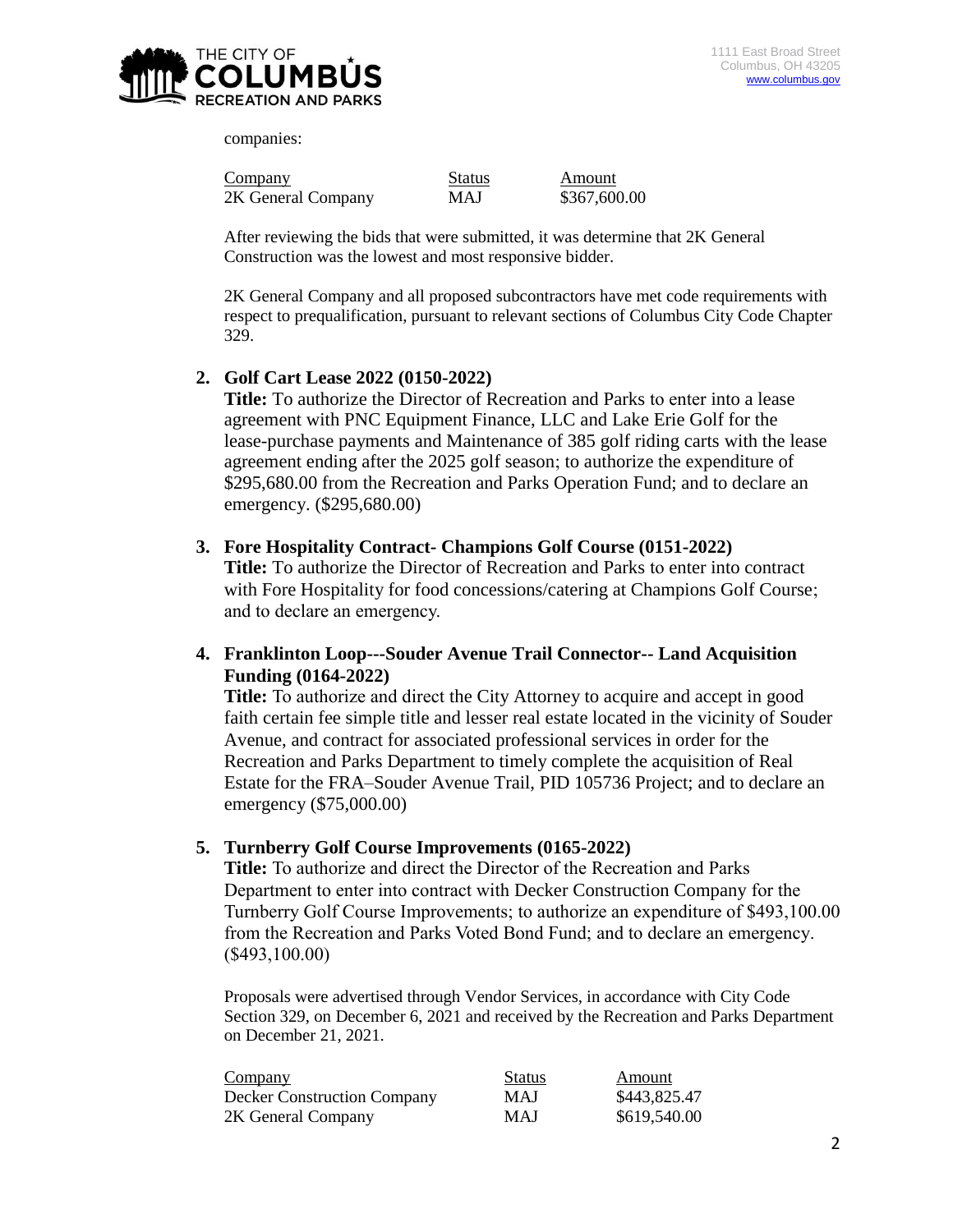

| M&D Blacktop                        | <b>MAJ</b> | \$485,230.00 |
|-------------------------------------|------------|--------------|
| <b>Strawser Paving Company</b>      | <b>MAJ</b> | \$581,498.50 |
| McDaniel's Construction Corp., Inc. | MBE        | \$482,882.58 |

After reviewing the bids that were submitted, it was determine that Decker Construction Company was the lowest and most responsive bidder.

Decker Construction Company and all proposed subcontractors have met code requirements with respect to prequalification, pursuant to relevant sections of Columbus City Code Chapter 329.

**6. Alum Creek Trail Connections – Mock Road and Sunbury Drive (0166-2022) Title:** To authorize and direct the Director of the Recreation and Parks Department to enter into contract with Michael Baker International, Inc. to provide engineering services for the Alum Creek Trail Connections – Mock Road and Sunbury Drive (Project); to authorize an expenditure of \$562,481.00 from the Recreation and Parks Voted Bond Fund; and to declare an emergency. (\$562,481.00)

Proposals were advertised through Vendor Services, in accordance with City Code Section 329, on October  $21<sup>st</sup>$ , and received by the Recreation and Parks Department on November  $10<sup>th</sup>$ , 2021. Proposals were received from the following companies:

| Company                                      | <b>Status</b> | Amount |
|----------------------------------------------|---------------|--------|
| Michael Baker International, Inc. (Columbus) | MAJ           | N/A    |
| Moody Engineering (Columbus)                 | <b>MBE</b>    | N/A    |

\*Note, design contracts are quality based selections and not based on price. Costs were not requested nor where they part of this evaluation.

In accordance with City Code 329.17, a selection team evaluated the proposals and recommended Michael Baker International, Inc. be selected to perform the work. The firm was chosen based on their referenced projects, past experience, qualifications, availability, schedule, and their project approach.

- *E. Recreation & Program Services Agenda – No Legislation*
- *F. Parks Operations & Maintenance Agenda – No Legislation*
- *G. Youth & Family Development Agenda – No Legislation*

### *VI. DEPARTMENT & PROJECT UDPATES*

- *A. Diversity, Equity and Inclusion Update*
- *VII. CRP FOUNDATION UPDATE*
- *VIII. DIRECTOR'S COMMENTS*